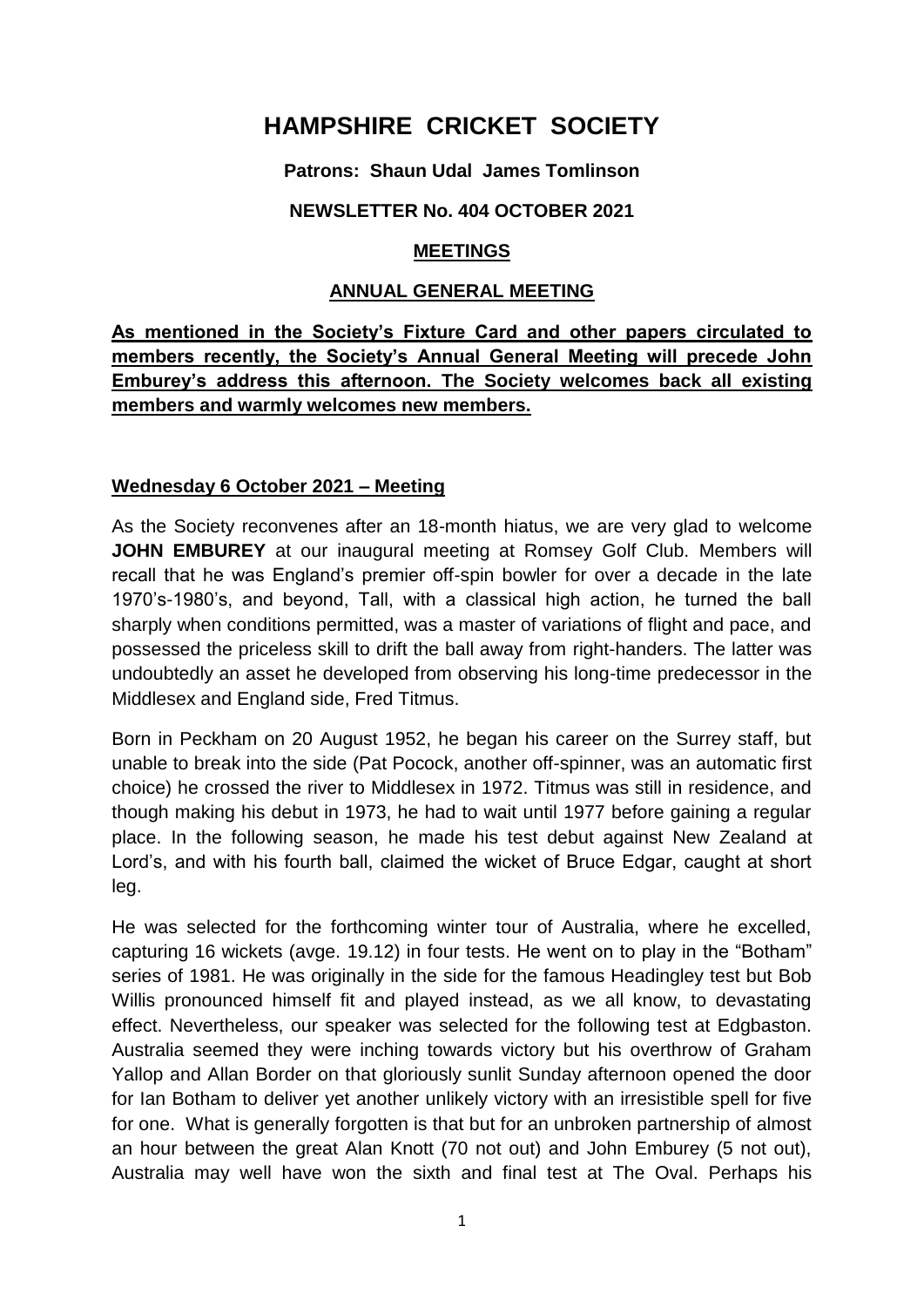greatest moment, notwithstanding that England lost the test, was in the final match of the 1986/87 series in Australia. He scored 69 in England's first innings and then claimed seven for 78 in Australia's second. In England's second innings, he was last man out for 22 as Australia eased home by 55 runs.

In county cricket, he formed a memorably artistic and potent spin bowling duet with Phil Edmonds. The pair were, of course, an integral part of a hugely successful Middlesex side. Under the captaincy of Mike Brearley and Mike Gatting, they won five County Championships and shared another, six Lord's Cup Finals and a Sunday League title during his career. That Middlesex side is often grouped with Yorkshire in the 1930's, Surrey in the 1950's, and their contemporaries Essex (between 1979- 1992) as the greatest of all County teams.

In his Q & A session, our Secretary, John Hooper, will be taking John Emburey through the other highlights of his career which included his 63 tests (two as captain in that chaotic summer against the West Indies in 1988), four visits to Australia and multiple tours to all the other test playing nations at the time, as well as two infamous trips to South Africa, when they were barred from the test arena.

It is worth mentioning that he recorded his career best bowling figures against Hampshire - eight for 40 (12-115 Match) at Lord's in 1993. He also enjoyed two memorable moments at Bournemouth's Dean Park. He scored 111 not out in 1990, even more noteworthy for an unbroken eighth wicket stand of 60 with Phil Tuffnell, and in the last ever first-class match at Dean Park in 1992, he took 5 for 105.

He ended his career with a phenomenal 1608 first-class wickets, (and another 647 in List A matches). His final tally of 12021 runs bear testament to his all-round qualities. He was also a brilliant fielder mainly in the gulley, holding 458 catches.

#### **NEXT MEETING**

The next meeting will be held on Wednesday 27 October, again at Romsey Golf Club, starting at 2pm. The speaker will be Richard Ellison, the former Kent and England all-rounder. He will be talking to members about the background to his cricket career.

If members would like to book a meal prior to his address, would they please contact our Secretary John Hooper, by 20 October please on [secretary@hantscricsoc.org.uk](mailto:secretary@hantscricsoc.org.uk)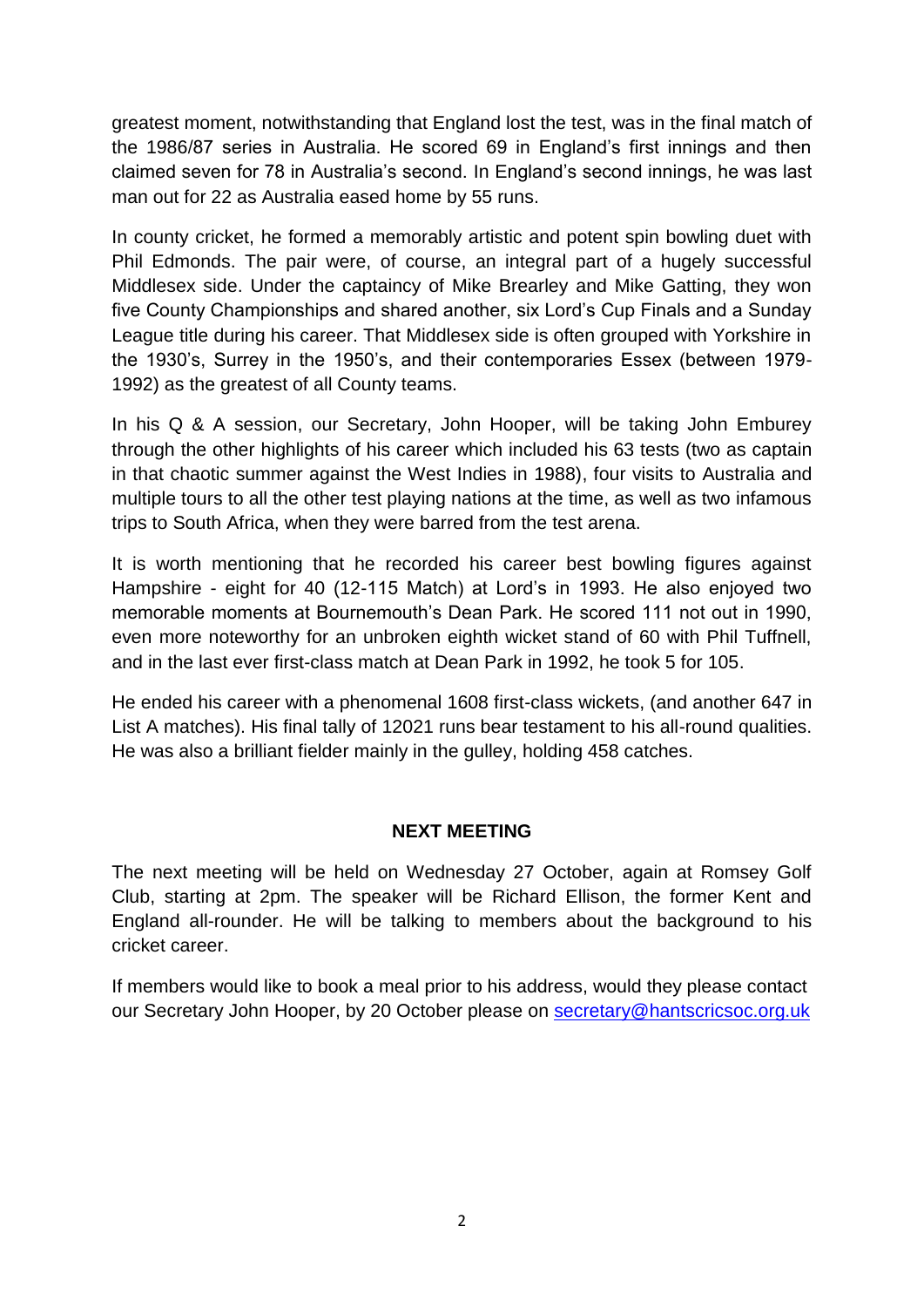## **HAMPSHIRE'S SEASON (3)**

Whilst the County Championship just eluded them, and they were unable to reach the final of the t20 Blast, Hampshire gave their supporters much to cheer about, as they continually found news levels of resourcefulness and resilience. Their top order batting was generally a constant source of concern but their pace bowlers and, eventually, their spinners, performed heroically. They proved the adage that bowlers win matches. Hampshire started the season with Sam Northeast in situ, but his enigmatic departure towards the end of the group stage of the Championship was a profound loss. The County then played the final three matches without Kyle Abbott. Not even that most whole hearted of men could overcome his foot injury to take the field. When historians examine the table in future years, they will find Hampshire finished fourth. However, that bare fact will conceal that they fell short of claiming the title by one wicket. Nor will it reveal that they were involved in pulsating cricket throughout the season. Supporting the County was not for the faint-hearted, or those with high blood pressure and heart conditions.

The final four matches followed a pattern. A low first innings score was followed by a recovery, generated by the bowlers. All the matches were played on green or tricky surfaces. The pitch in both home matches was of the same hue as the surrounds. In many ways, the pitches were a throwback to the days of uncovered wickets. They demanded the tightest of techniques and concentration by the batsmen. They were not designed for run scoring at headlong speed. Also, the light was often murky throughout each match. With the cloud cover and the green wickets, as well as the 10.30 starts for the last three matches, the odds were stacked in favour of the bowlers. Nevertheless, the ensuing cricket was often absorbing.

In the first against **YORKSHIRE** at the Ageas Bowl, James Vince won the toss and elected to field. The opposition batsmen gritted their teeth, scored at barely two runs an over until tea on the first day, played and missed times without number and eventually reached 243 on the second morning. Abbott, who virtually bowled himself to a standstill, and Brad Wheal both took three for 47. It seemed a good total. So it proved. Hampshire were dismissed for 163. In a foretaste of what was to follow until the season's end, only Vince (49) made any headway. Also, the two bowlers mentioned above combined to add 40 for the final wicket. Worryingly, Abbott did not take the field again and his partner bowled only four overs. Yorkshire took full advantage and made an untroubled 312 for six. They declared once Garry Balance had completed yet another hundred on the ground. With Hampshire losing two wickets for 26 before close of play, it seemed they could only play for a draw. Even that seemed a long shot. But then Mason Crane, as nightwatchman, played the innings of his life. Displaying Amla-like qualities, he resisted until after tea in scoring 28 off 197 balls. Only Joe Weatherley (43) and Vince (42) accompanied him for long; both batted for three hours or more. Even so, it took an unbroken last wicket stand of 46 balls between the two injured bowlers to secure the draw. It must have felt like a win.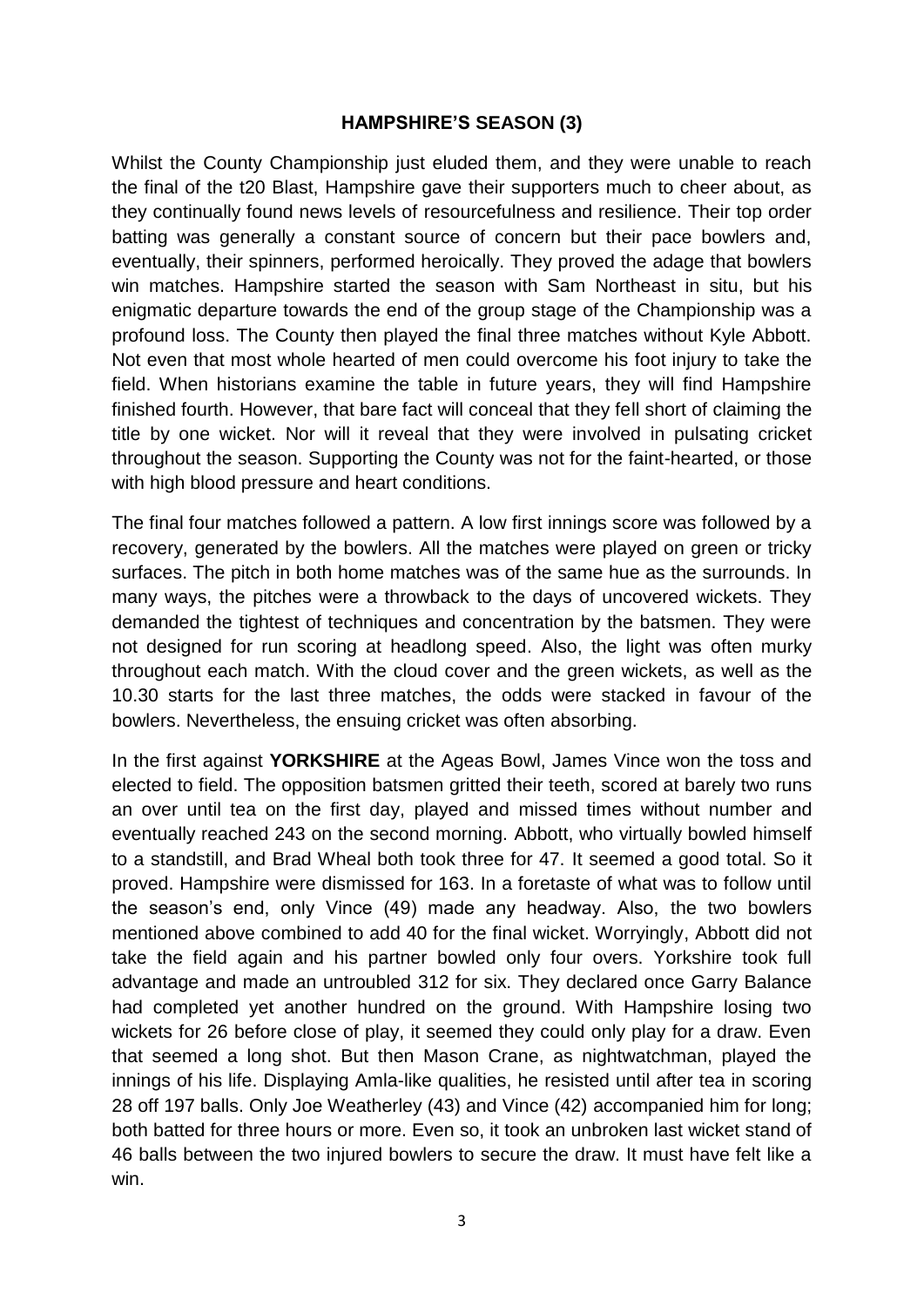In the next match, against **WARWICKSHIRE** at Edgbaston, Hampshire, after losing the toss, were shot out for 89 before lunch. Surely they could not recover. But Mohammad Abbas (five for 29), who could not play in the previous match, and Keith Barker (five for 43), against his former County, kept Hampshire in the game as they dismissed Warwickshire for 116. Sanity then prevailed as Weatherley and Ian Holland took Hampshire to 44 without loss by close of play. The two openers, Tom Alsop (keeping in the absence of Lewis McManus who had fallen foul of the Covid protocols), Vince (another cameo of 48), all made starts but when James Fuller was dismissed with the score on 173 for seven, Warwickshire still seemed favourites. However, Felix Organ - not the first time in the season - dug in for two hours before the ubiquitous Barker (75) and Wheal (46 not out) then added 93 for the ninth wicket. Warwickshire's eventual target was 295; they had progressed to 139 for two at the end of another topsy-turvy day. It was anybody's match. However, after Rob Yates (77) was dismissed early on the third day, Hampshire chipped away and eventually won by 60 runs. Liam Dawson (three for 42), Abbas (two for 32 in 2l accurate overs) and Fuller (two for 22) were the main protagonists in the Hampshire victory. The County were back in the hunt.

In the third match, at home, Keith Barker, having previously made what proved to be the highest score by a Hampshire batter (sic) in the truncated first division, then returned the best bowling figures, when he took seven for 46, as **NOTTINGHAMSHIRE** subsided to 155. Hampshire had previously totalled 226. It was the only batting bonus point garnered by Hampshire in the final stages. Nick Gubbins (54) made the highest score; Vince, Dawson and an aggressive Organ all perished in the 30's. The latter always adapted his approach appropriate to the occasion. If their supporters were of the view that Hampshire now held an unassailable advantage, they were quickly disabused as they collapsed to 28 for four second time round. Vince (52) and Dawson (29) then steadied the ship in a stand of 82. The introduction of the slow left-arm spin of Liam Patterson-White (five for 41) halted their progress and they fell away to 178. The pitch was clearly now receptive to spin. After Abbas took the first two wickets, Dawson (five for 45 in 17.3 overs) and Organ (three for 22 in 11 overs), ran through the Nottinghamshire batting. Hampshire had won by 122 runs. They were now heading into the final match of the season leading the Championship. It was only the second such occurrence in their history, with the fate of the competition still being in the balance. The previous occasion was in 1974…..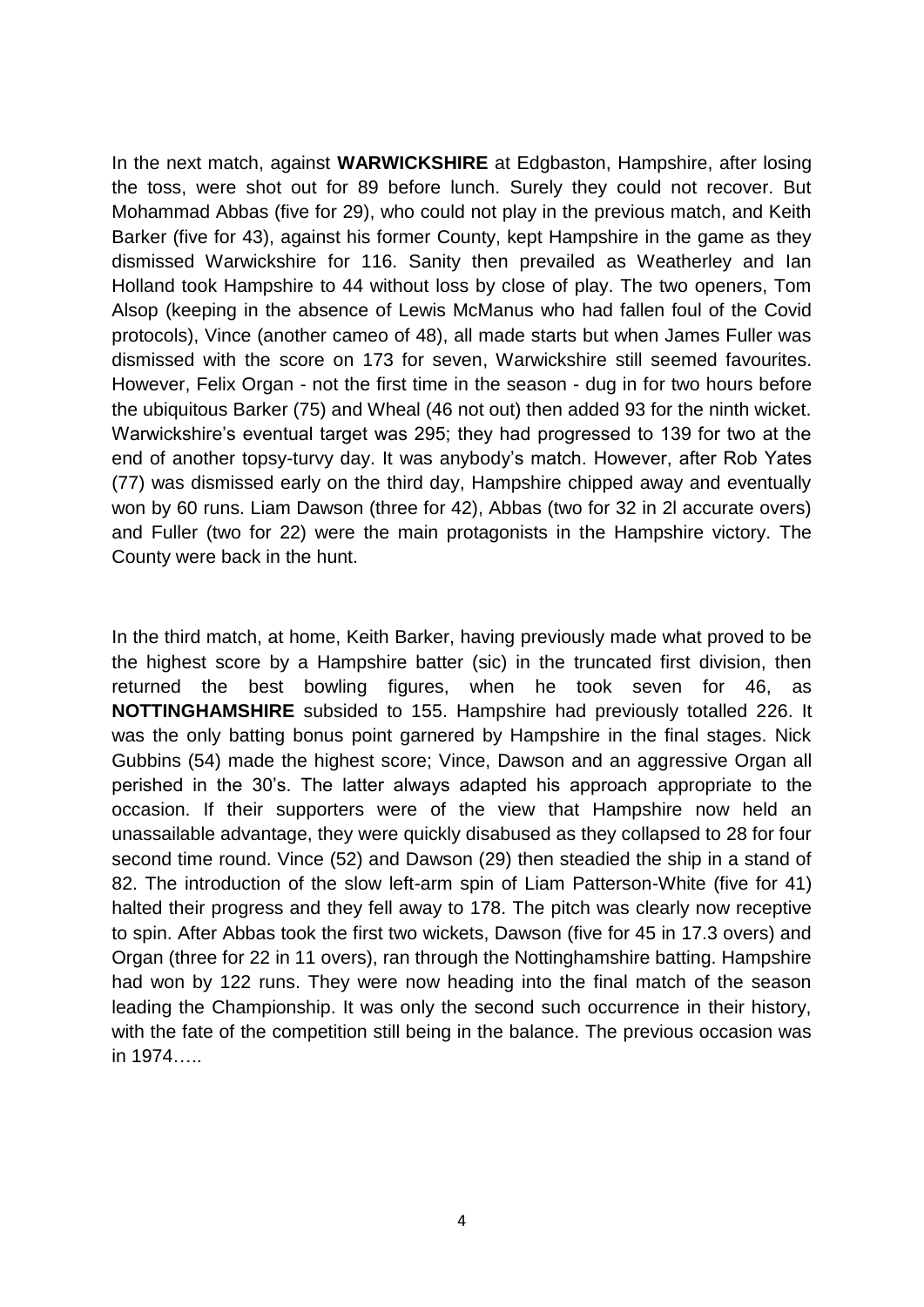And so to Aigburth, Liverpool. Hampshire faced a daunting task, only ever having won eight away matches to Lancashire since 1870. **LANCASHIRE** won the toss and decided to field. The Hampshire innings was a familiar tale. As the ball moved around, they struggled to 143 in 73.2 overs. The outcome of the match was determined by a number of fine margins. The first was the unfortunate dismissal of Liam Dawson; James Vince drove to the other end, only to see the bowler, Tom Bailey, stick out a hand to divert the ball onto the wicket, with Dawson out of his ground. Hampshire's two senior batsmen had seemed to be embarking on repairing the innings after the loss of four early wickets, three of them to the 20 year old medium pace bowler, George Balderson. He had come on as second change and immediately changed the course of the early Hampshire innings as they fell away from 43 for one to 48 for four. Vince, perhaps distracted, was caught behind four balls later. Significantly, in the light of future events, the leg spin bowler, Matthew Parkinson, claimed the final three wickets, including Organ (22) and top scorer Mason Crane (25). The latter had been omitted from the two previous matches, coming into the side for this game for James Fuller.

Lancashire found batting just as difficult. From an overnight 25 for three, they were reduced to 47 for seven. However, aggressive batting by Steven Croft (40), Luke Wood (37) and Bailey (23) eventually ensured virtual parity as they reached 141. Once more, Abbas (five for 48) and Barker (four for 51) caused most damage. The other wicket was taken by Wheal. The match was now a one innings shoot-out.

The match could have conceivably finished in two days as Hampshire collapsed to 24 for four. However, Jo Weatherley batted well scoring 33 before succumbing to Bailey, who had now taken four of the first five wickets. The tall Preston – born fastmedium bowler claimed eight wickets at the Ageas Bowl three years ago. He looked most impressive on that occasion. He was now making the odd ball rise alarmingly; others seemed to get stuck in the pitch. A batsman could never feel secure. Undaunted, James Vince (69) and Liam Dawson (49) now repaired the innings to the extent that with two overs remaining of the second day, they had added 80. The former was then trapped lbw by Parkinson. Almost predictably, following events in the previous two innings, Dawson fell five balls later followed by Bailey.

And so to the final day. Hampshire batted for an hour adding a further 35 runs. Bailey finished with a career best seven for 37 off 24 overs. Lancashire required 196 to win. Many predicted a close finish. In 2018, Alex Davies played a memorably effervescent innings of 97 off 92 balls at the Ageas Bowl. He now raced to 44 off 43. The pitch seemed to have flattened out and he had now shifted the game's momentum considerably, though Barker eventually dismissed him. Hampshire's two opening bowlers no longer posed the same threat as they had in the first innings. Lancashire proceeded to prosper. Josh Bohannan (18) and the angular Luke Wells, formerly of Sussex, added a further 55 for the third wicket. Lancashire needed 78 when Wells left the scene. Dane Vilas and Croft appeared to be steering Lancashire to victory before Mason Crane began one of his magic spells. Croft fell leg before to